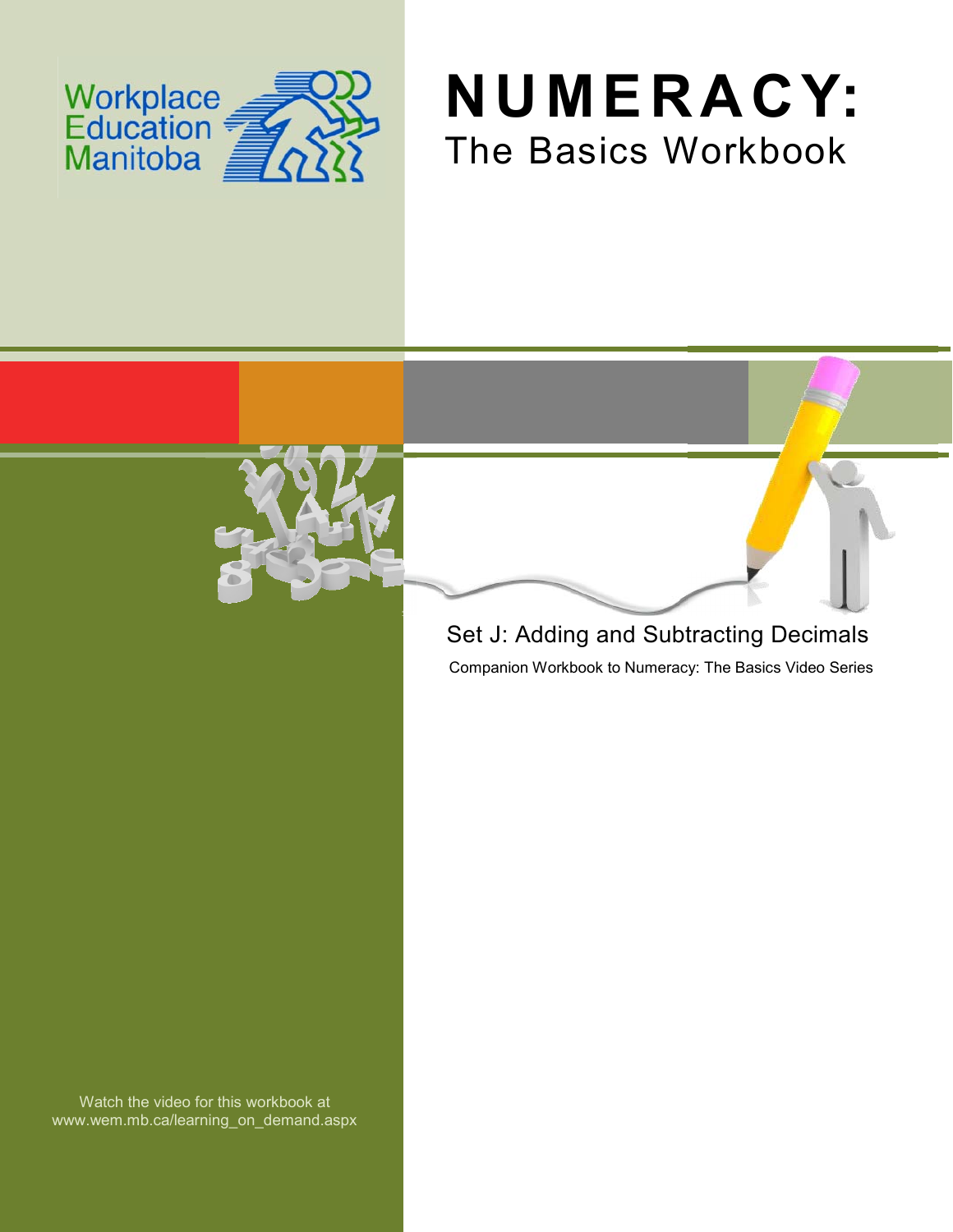Workplace Education Manitoba would like to express appreciation to the following for supporting the development of this curriculum:

> The Government of Canada Human Resource Skills Development Canada (HRSDC)

> > and

The Manitoba Government Industry Workforce Development (IWD), Entrepreneurship, Training and Trade (ETT)

Workplace Education Manitoba would also like to thank the individuals from across Manitoba who provided consultation, content, and feedback.

> For more information, visit [www.wem.mb.ca](http://www.wem.mb.ca/) or contact the Project Coordinator Lindsay Laidlaw at [info@wem.mb.ca](mailto:info@wem.mb.ca)

Workplace Education Manitoba 1000 Waverley Street Winnipeg, MB, R3T 0P3

©Workplace Education Manitoba, 2012

All rights reserved; no part of this publication may be reproduced, stored in a retrieval system, or transmitted in any form by any means, electronic, mechanical, photocopying, recording, or otherwise without

prior written permission of the Publishers. This manual may not be lent, resold, hired out or otherwise disposed by way of trade in any form of binding or cover than that which it is published, without the prior consent of the Publishers.



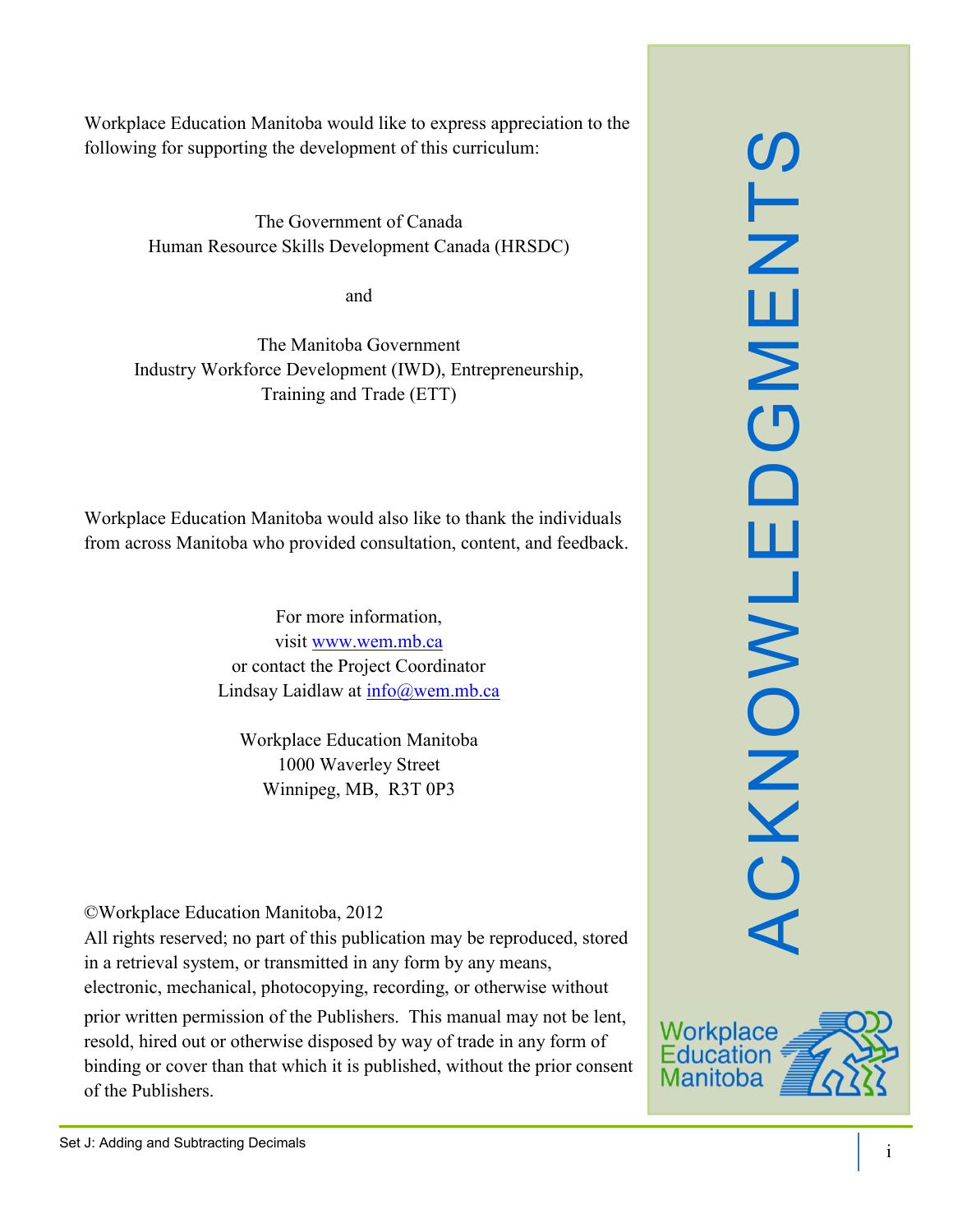### **INTRODUCTION**

#### **What is Numeracy: The Basics Workbook?**

This workbook is intended to accompany Workplace Education Manitoba's (WEM) Numeracy: The Basics Video Series, a set of 50 videos that explain essential numeracy concepts.

The refresher videos cover 25 critical numeracy topics, each broken into concept and practice.

The video series and accompanying downloadable workbooks can be found on the WEM website at [http://www.wem.mb.ca/learning\\_on\\_demand.aspx](http://www.wem.mb.ca/learning_on_demand.aspx)

These Numeracy: The Basics workbooks provide an opportunity for additional skill-building practice.

#### **Numeracy: The Basics topics are:**

- Order of Operations 1
- Order of Operations 2  $\bullet$
- Adding & Subtracting Fractions 1
- Adding & Subtracting Fractions 2
- $\bullet$ Multiplying & Dividing Fractions
- Mixed & Improper Fractions  $\bullet$
- Operations with Mixed Fractions 1  $\bullet$
- Operations with Mixed Fractions 2
- $\bullet$ Operations with Mixed Fractions 3
- $\bullet$ Adding & Subtracting Decimals
- Multiplying Decimals  $\bullet$
- Dividing Decimals  $\bullet$
- Order of Operations & Decimals  $\bullet$
- Decimals, Fractions & Percent 1  $\bullet$
- Decimals, Fractions & Percent 2  $\bullet$
- Imperial Conversions
- Metric Conversions
- Metric and Imperial Conversions
- Geometry 1 Perimeter  $\bullet$
- Geometry 2 Area  $\bullet$
- Geometry 3- Volume
- Solving Equations 1
- $\bullet$ Solving Equations 2
- Ratio & Proportion  $\bullet$
- Averages  $\bullet$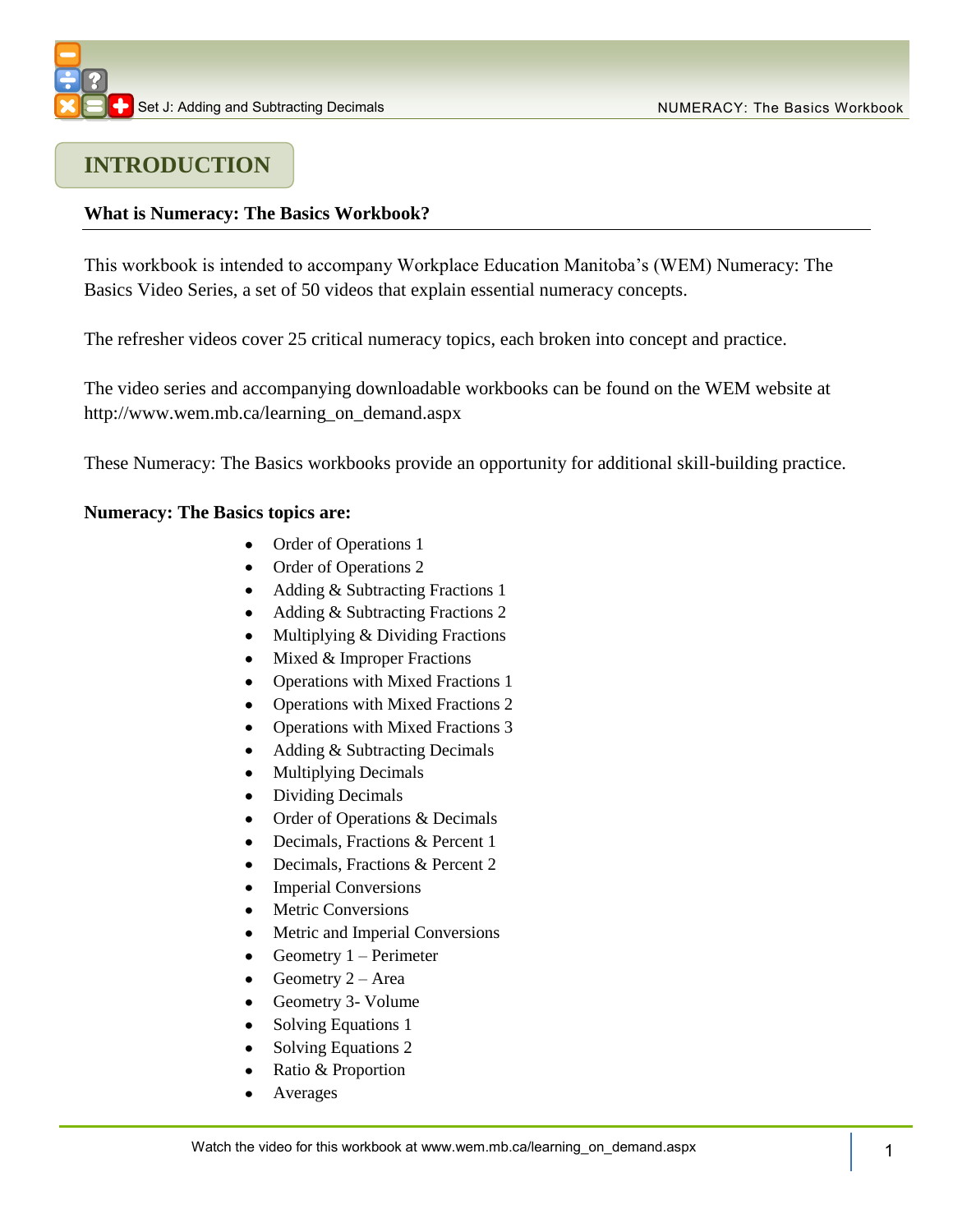

## **ADDING AND SUBTRACTING DECIMALS**

This workbook contains five skill-building practice sections. Solutions can be found at the end of the workbook.

#### **Practice Section A**

Calculate the following.

| 1.               | $0.2 + 0.5$             | man and the state of the state of the                                                                                                                                                                                                                                                                                                                                                                                                 |  |
|------------------|-------------------------|---------------------------------------------------------------------------------------------------------------------------------------------------------------------------------------------------------------------------------------------------------------------------------------------------------------------------------------------------------------------------------------------------------------------------------------|--|
| 2.               | $1.2 + 0.7$             | $\equiv$ 100 km s and 100 km s and 100 km s $\sim$                                                                                                                                                                                                                                                                                                                                                                                    |  |
| 3.               | $3.3 + 1.2$             | $\equiv$ 100 minutes of the state of the state $\sim$                                                                                                                                                                                                                                                                                                                                                                                 |  |
| $\overline{4}$ . | $1.7 + 2.8$             | = <u>_______________________</u>                                                                                                                                                                                                                                                                                                                                                                                                      |  |
| 5.               | $2.6 + 3.8$             | = <u>__________________________</u> _                                                                                                                                                                                                                                                                                                                                                                                                 |  |
| 6.               | $0.7 - 0.3$             | $=\underbrace{ \qquad \qquad }_{\quad \  \  \, \cdots \qquad \  \  \, \cdots \qquad \  \  \, }_{\quad \  \  \, \cdots \qquad \  \  \, \cdots \qquad \  \  \, }_{\quad \  \  \, \cdots \qquad \  \  \, }_{\quad \  \  \, \cdots \qquad \  \  \, }_{\quad \  \  \, \cdots \qquad \  \  \, }_{\quad \  \  \, \cdots \qquad \  \  \, }_{\quad \  \  \, \cdots \qquad \  \  \, }_{\quad \  \  \, \cdots \qquad \  \  \, }_{\quad \  \  \,$ |  |
| 7.               | $1.5 - 0.9$             | = <u>_____________________</u>                                                                                                                                                                                                                                                                                                                                                                                                        |  |
|                  | 8. $2.9-1.7$            | = <u>______________________</u>                                                                                                                                                                                                                                                                                                                                                                                                       |  |
|                  | 9. $3.2 - 2.6$          | = <u>________________________</u>                                                                                                                                                                                                                                                                                                                                                                                                     |  |
| 10.              | $6.2 - 4$               | = <u>_______________________</u> _                                                                                                                                                                                                                                                                                                                                                                                                    |  |
| 11.              | $3.25 - 1.15$           |                                                                                                                                                                                                                                                                                                                                                                                                                                       |  |
| 12.              | $3.86 + 2.57$           | = <u>________________________</u>                                                                                                                                                                                                                                                                                                                                                                                                     |  |
|                  | $13. \qquad 2.38 + 3.1$ | $\equiv$ 100 minutes of the state of the state                                                                                                                                                                                                                                                                                                                                                                                        |  |
|                  | $14. 3.71 - 2.56$       | $=$ $-$                                                                                                                                                                                                                                                                                                                                                                                                                               |  |
|                  | $15. \quad 4.25 - 1.8$  | = <u>________________________</u>                                                                                                                                                                                                                                                                                                                                                                                                     |  |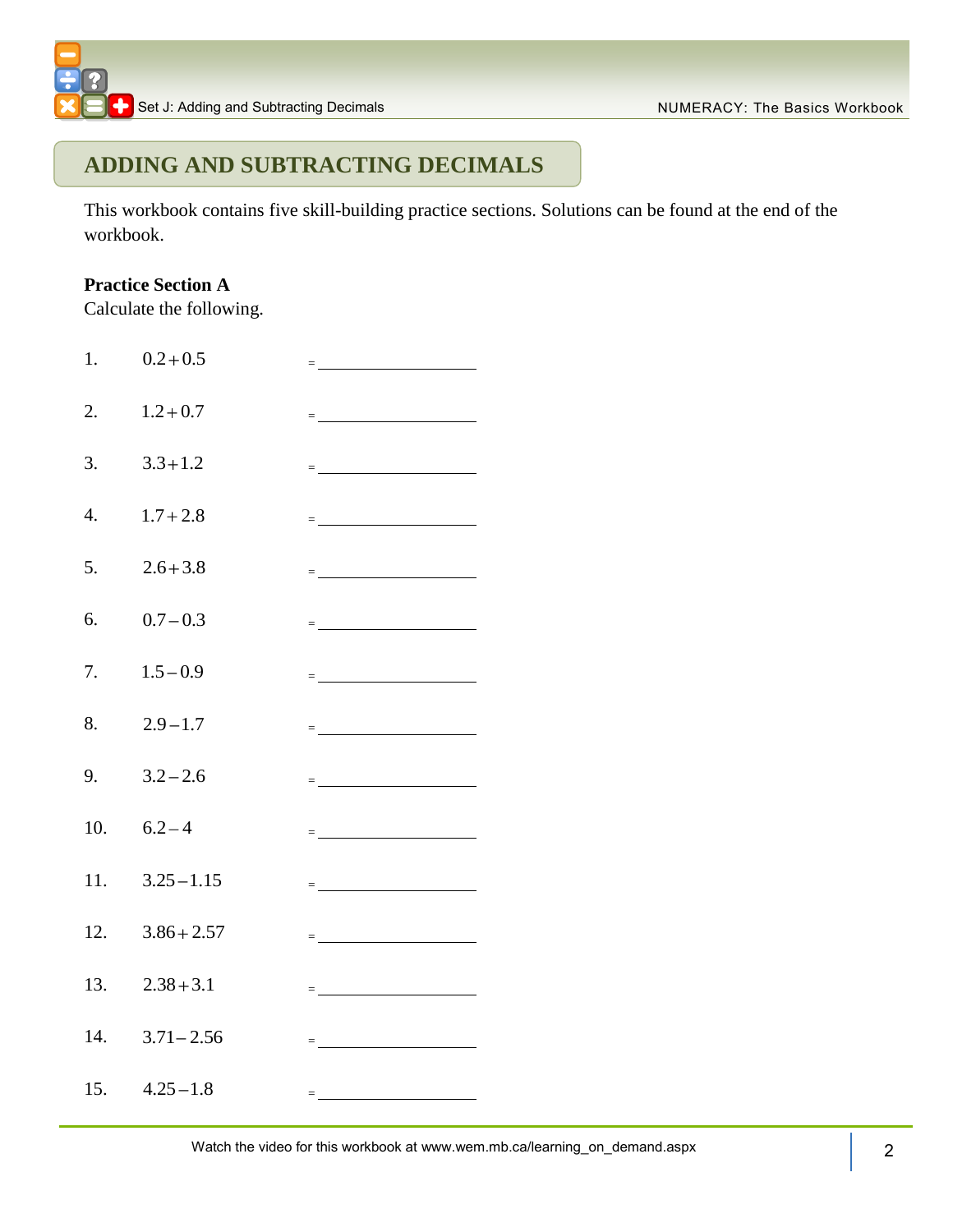#### **Practice Section B**

Calculate the following.

| 1.               | $4.72 + 2.09$            | $=\underbrace{\qquad \qquad }_{\qquad \qquad }=\underbrace{\qquad \qquad }_{\qquad \qquad }+\underbrace{\qquad \qquad }_{\qquad \qquad }+\underbrace{\qquad \qquad }_{\qquad \qquad }+\underbrace{\qquad \qquad }_{\qquad \qquad }+\underbrace{\qquad \qquad }_{\qquad \qquad }+\underbrace{\qquad \qquad }_{\qquad \qquad }+\underbrace{\qquad \qquad }_{\qquad \qquad }+\underbrace{\qquad \qquad }_{\qquad \qquad }+\underbrace{\qquad \qquad }_{\qquad \qquad }+\underbrace{\qquad \qquad }_{\qquad \qquad }+\underbrace{\qquad \qquad }_{\qquad \qquad }+\underbrace{\$ |
|------------------|--------------------------|------------------------------------------------------------------------------------------------------------------------------------------------------------------------------------------------------------------------------------------------------------------------------------------------------------------------------------------------------------------------------------------------------------------------------------------------------------------------------------------------------------------------------------------------------------------------------|
| 2.               | $6.31 - 4.53$            | = <u>______________________</u>                                                                                                                                                                                                                                                                                                                                                                                                                                                                                                                                              |
| 3.               | $2.59 + 3.79$            | $=\underbrace{\qquad \qquad }_{\qquad \qquad }=\underbrace{\qquad \qquad }_{\qquad \qquad }=\underbrace{\qquad \qquad }_{\qquad \qquad }$                                                                                                                                                                                                                                                                                                                                                                                                                                    |
| $\overline{4}$ . | $10.5 - 3.72$            | = <u>______________________</u>                                                                                                                                                                                                                                                                                                                                                                                                                                                                                                                                              |
| 5.               | $7.15 + 6.97$            | = <u>_________________________</u>                                                                                                                                                                                                                                                                                                                                                                                                                                                                                                                                           |
| 6.               | $2.83 + 5.48$            | $=\underbrace{\hspace{2.5cm}}_{\rule{2.2cm}{0.2cm} \hspace{2.5cm} \hspace{2.5cm} \hspace{2.5cm} }=\underbrace{\hspace{2.5cm}}_{\rule{2.2cm}{0.2cm} \hspace{2.5cm} \hspace{2.5cm} }$                                                                                                                                                                                                                                                                                                                                                                                          |
| 7.               | $6.77 - 2.08$            | $=$ <u>_ _ _ _ _ _ _ _ _ _</u>                                                                                                                                                                                                                                                                                                                                                                                                                                                                                                                                               |
| 8.               | $5.8 - 4.09$             | $=\underbrace{\qquad \qquad }_{\qquad \qquad }=\underbrace{\qquad \qquad }_{\qquad \qquad }=\underbrace{\qquad \qquad }_{\qquad \qquad }=\underbrace{\qquad \qquad }_{\qquad \qquad }=\underbrace{\qquad \qquad }_{\qquad \qquad }=\underbrace{\qquad \qquad }_{\qquad \qquad }=\underbrace{\qquad \qquad }_{\qquad \qquad }=\underbrace{\qquad \qquad }_{\qquad \qquad }=\underbrace{\qquad \qquad }_{\qquad \qquad }=\underbrace{\qquad \qquad }_{\qquad \qquad }=\underbrace{\qquad \qquad }_{\qquad \qquad }=\underbrace{\qquad \qquad }_{\qquad \qquad }=\underbrace{\$ |
| 9.               | $3.8 + 5.7 - 2.4$        | = <u>______________________</u>                                                                                                                                                                                                                                                                                                                                                                                                                                                                                                                                              |
| 10.              | $6.3 - 4.8 + 2.9$        | = <u>______________________</u>                                                                                                                                                                                                                                                                                                                                                                                                                                                                                                                                              |
| 11.              | $3.75 - 1.39 + 2.6$      | $=\underbrace{\qquad \qquad }_{\qquad \qquad }=\underbrace{\qquad \qquad }_{\qquad \qquad }=\underbrace{\qquad \qquad }_{\qquad \qquad }=\underbrace{\qquad \qquad }_{\qquad \qquad }=\underbrace{\qquad \qquad }_{\qquad \qquad }=\underbrace{\qquad \qquad }_{\qquad \qquad }=\underbrace{\qquad \qquad }_{\qquad \qquad }=\underbrace{\qquad \qquad }_{\qquad \qquad }=\underbrace{\qquad \qquad }_{\qquad \qquad }=\underbrace{\qquad \qquad }_{\qquad \qquad }=\underbrace{\qquad \qquad }_{\qquad \qquad }=\underbrace{\qquad \qquad }_{\qquad \qquad }=\underbrace{\$ |
|                  | 12. $4.86 + 3.12 - 2.64$ | $\equiv$ 100 km s $\sim$ 100 km s $\sim$ 100 km s $\sim$                                                                                                                                                                                                                                                                                                                                                                                                                                                                                                                     |
|                  | 13. $12.63 - 5.4 - 2.07$ | $=\underbrace{\qquad \qquad }_{\qquad \qquad }=\underbrace{\qquad \qquad }_{\qquad \qquad }+\left( \begin{array}{ccccc } & \qquad & \qquad \\ \qquad & \qquad & \qquad \\ \qquad & \qquad & \qquad \\ \qquad & \qquad & \qquad \\ \qquad & \qquad & \qquad \\ \qquad & \qquad & \qquad \\ \qquad & \qquad & \qquad \\ \qquad & \qquad & \qquad \\ \qquad & \qquad & \qquad \\ \qquad & \qquad & \qquad \\ \qquad & \qquad & \qquad \\ \qquad & \qquad & \qquad \\ \qquad & \qquad & \qquad \\ \qquad & \qquad & \qquad \\ \qquad & \qquad &$                                 |
|                  | 14. $1.62 - 3.49 + 3.21$ | $=\underbrace{\qquad \qquad }_{\qquad \qquad }=\underbrace{\qquad \qquad }_{\qquad \qquad }=\underbrace{\qquad \qquad }_{\qquad \qquad }=\underbrace{\qquad \qquad }_{\qquad \qquad }=\underbrace{\qquad \qquad }_{\qquad \qquad }=\underbrace{\qquad \qquad }_{\qquad \qquad }=\underbrace{\qquad \qquad }_{\qquad \qquad }=\underbrace{\qquad \qquad }_{\qquad \qquad }=\underbrace{\qquad \qquad }_{\qquad \qquad }=\underbrace{\qquad \qquad }_{\qquad \qquad }=\underbrace{\qquad \qquad }_{\qquad \qquad }=\underbrace{\qquad \qquad }_{\qquad \qquad }=\underbrace{\$ |
|                  | $15. 6.34 - 3.15 - 3.21$ | $=\underbrace{\qquad \qquad }_{\qquad \qquad }=\underbrace{\qquad \qquad }_{\qquad \qquad }+\left( \begin{array}{ccccc }_{\qquad \qquad }&\qquad &\qquad \\[-1mm] \qquad \qquad &\qquad &\qquad \\[-1mm] \qquad \qquad &\qquad &\qquad \\[-1mm] \qquad \qquad &\qquad &\qquad \\[-1mm] \qquad \qquad &\qquad &\qquad \\[-1mm] \qquad \qquad &\qquad &\qquad \\[-1mm] \qquad \qquad &\qquad &\qquad \\[-1mm] \qquad \qquad &\qquad &\qquad \\[-1mm] \qquad \qquad &\qquad &\qquad \\[-1mm]$                                                                                   |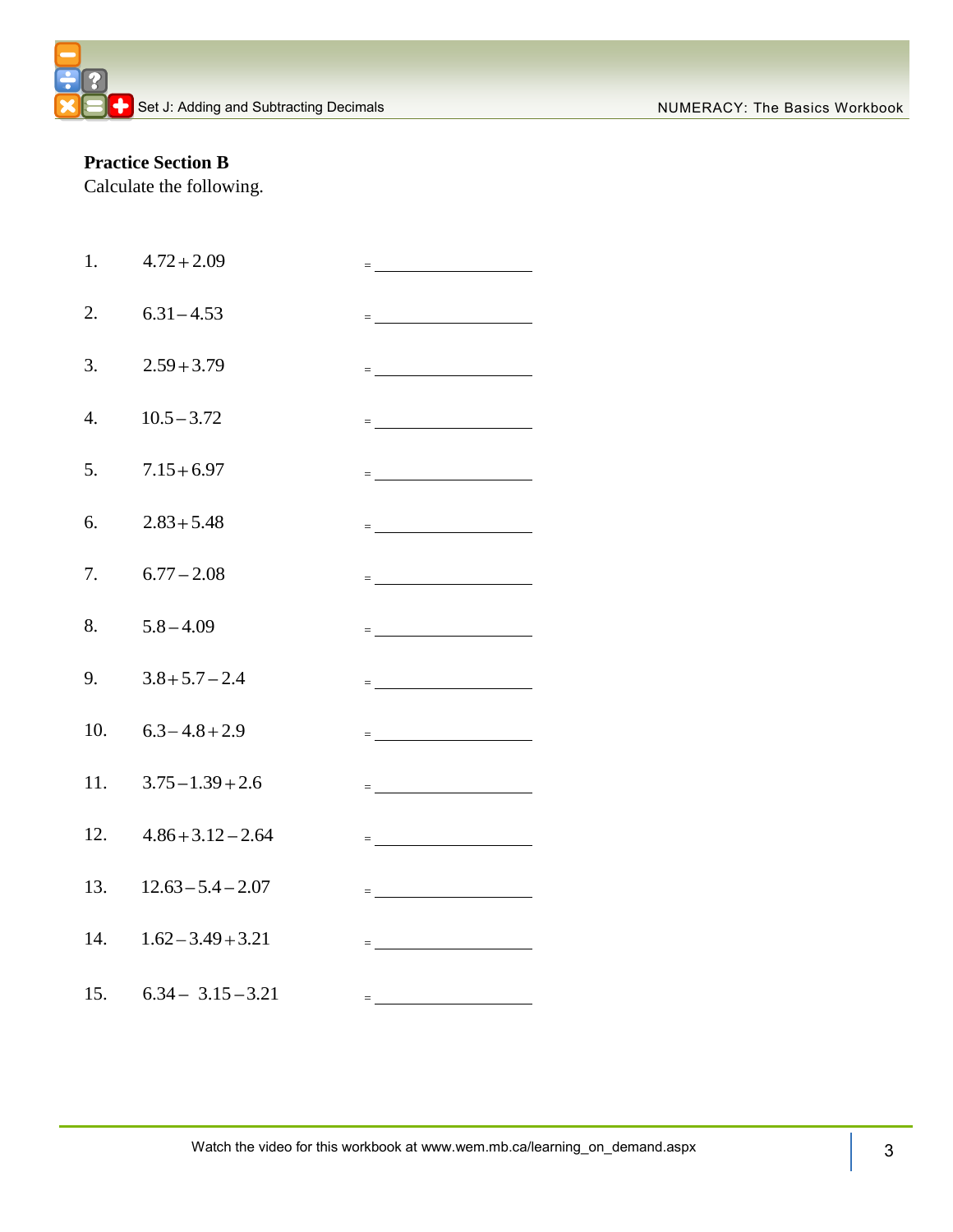#### **Practice Section C**

Calculate the following.

| 1. $5.72 - 2.79 + 9.03 - 7.3 + 0.06$         |                                 |
|----------------------------------------------|---------------------------------|
| 2. $9.44 - 6.15 - 2.1 + 7.94 - 3$            |                                 |
| 3. $10.73 - 3.78 - 2.07 - 6.77 - 2.08$       |                                 |
| 4. $9.89 - 2.73 + 0.07 - 0.6 - 6 + 4 - 3.99$ | the contract of the contract of |
| 5. $5+0.58-3.09+6.76-1.99-6-7.49$            |                                 |

#### **Practice Section D**

In this section, solutions for the practice questions contain commonly-made errors. For each question, circle the error(s) and give a correct solution.

| $1_{-}$ | Evaluate: | $9.03 - 4.27 - 5 + 6 - 3.99$ |
|---------|-----------|------------------------------|
|         | Solution: |                              |
|         |           | $9.03 - 4.27 - 5 + 6 - 3.99$ |
|         |           | $= 9.03 - -0.73 + 6 - 3.99$  |
|         |           | $= 9.03 - 0.73 + 6 - 3.99$   |
|         |           | $= 8.3 + 6 - 3.99$           |
|         |           | $= 14.3 - 3.99$              |
|         |           | $=10.31$                     |
|         |           |                              |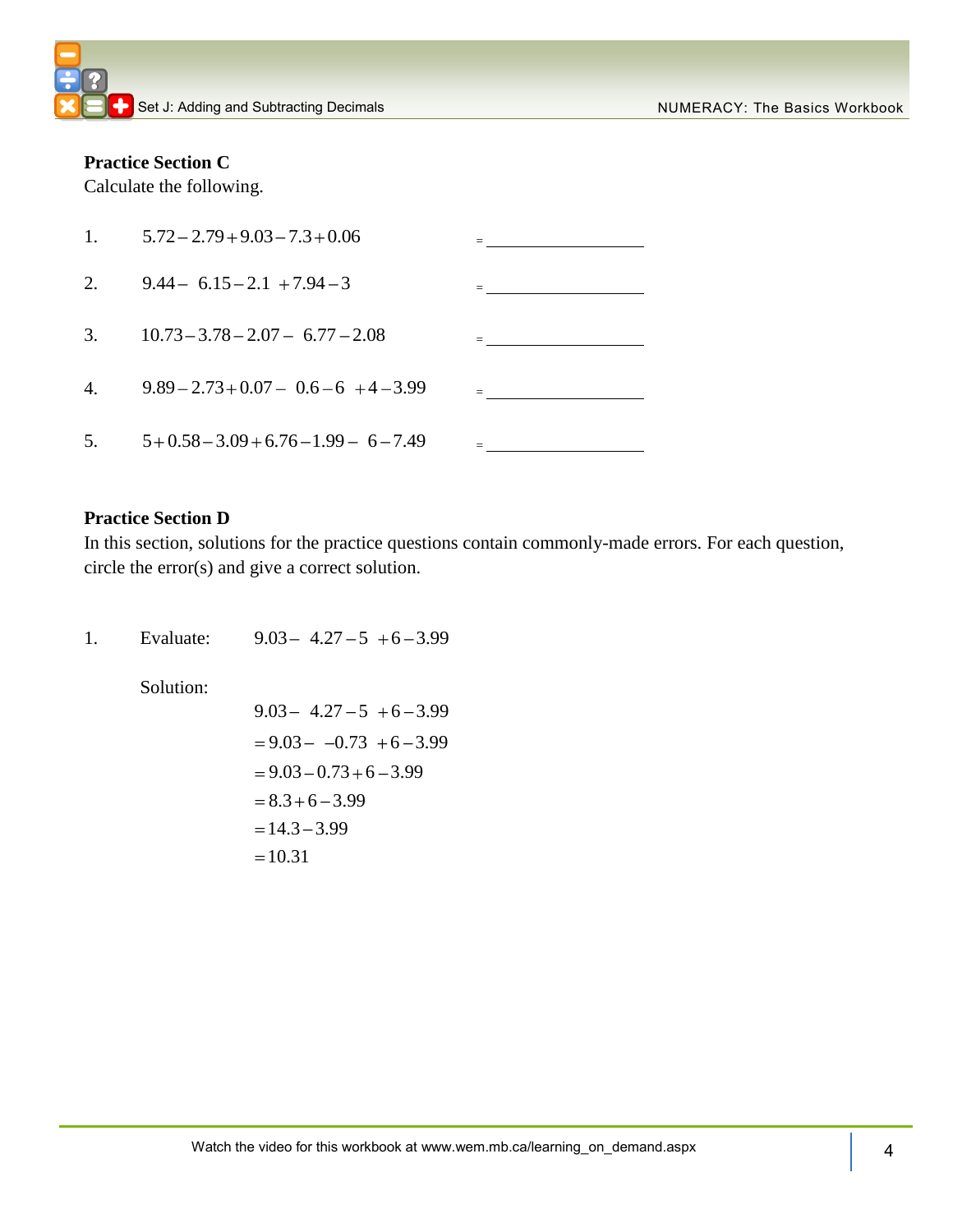

#### **Practice Section E**

Challenge Question. If you can do this one, then you get an  $A^+$ .  $\odot$ 

Follow the rules for adding and subtracting decimals and calculate the answer for this question.

Evaluate:

 $9.89 - 2.73 + [9.03 - 4.27 - 5 + 6 - 3.99] + 0.07 - 5 - 0.3 + 3 - 1.99 + 8$ 

=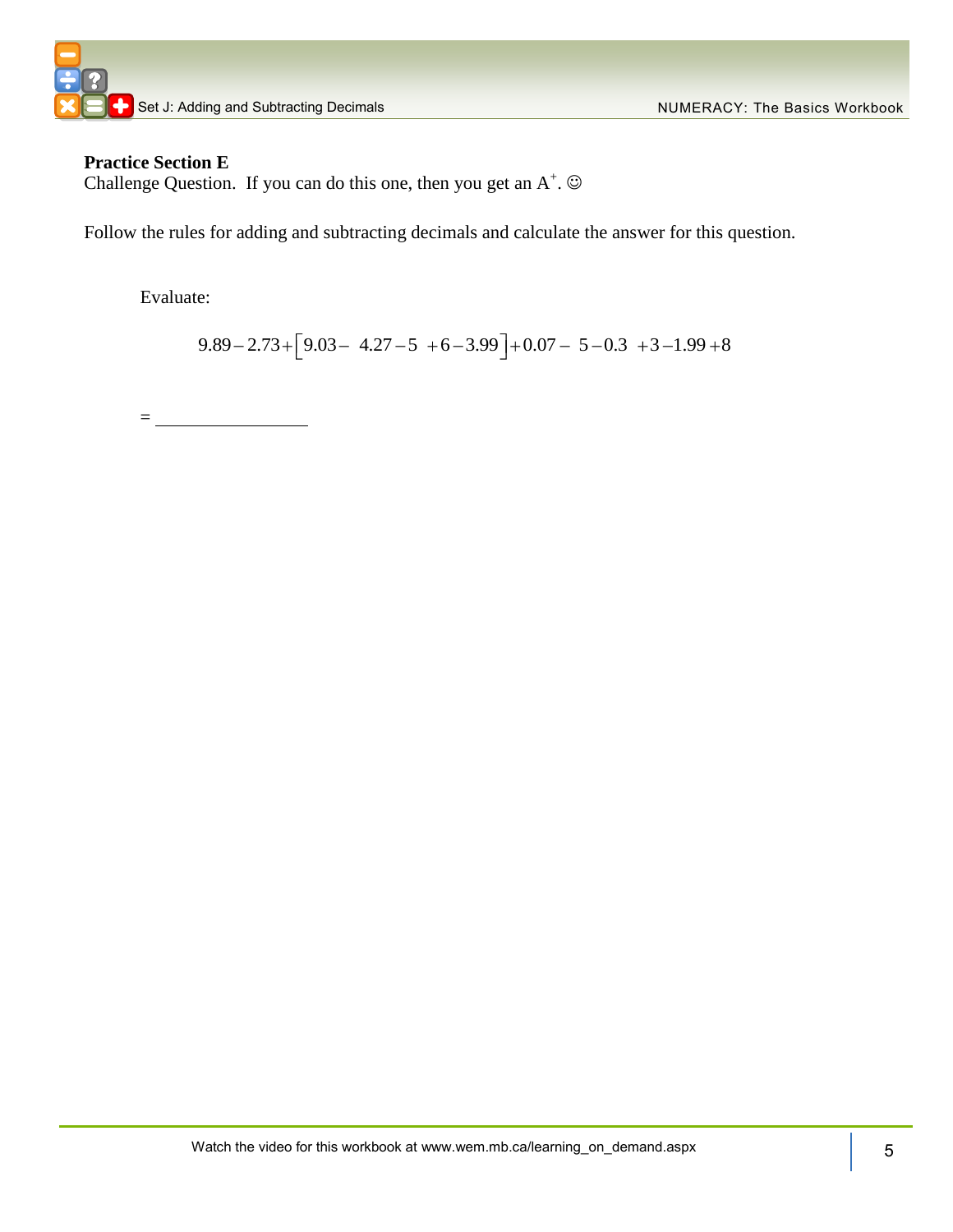# SOLUTIONS

## Set J

Adding and Subtracting Decimals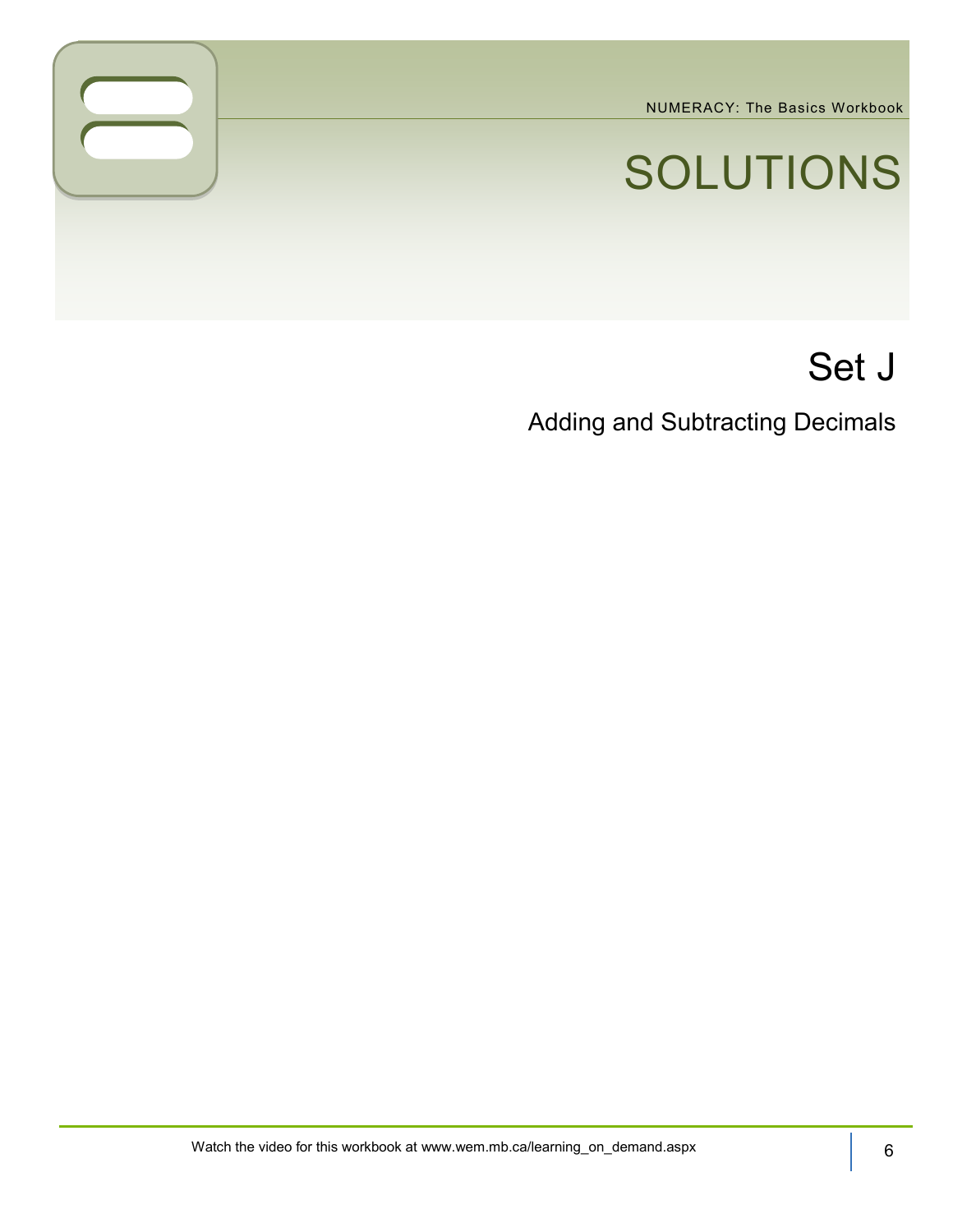## **ADDING AND SUBTRACTING DECIMALS**

#### **Practice Section A**

| 1. | Solution:<br>$0.2 + 0.5$<br>$= 0.2$<br>$+0.5$<br>0.7 | 6.  | Solution:<br>$0.7 - 0.3$<br>$= 0.7$<br>$-0.3$<br>0.4 |
|----|------------------------------------------------------|-----|------------------------------------------------------|
| 2. | Solution:<br>$1.2 + 0.7$<br>$=1.2$<br>$+0.7$<br>1.9  | 7.  | Solution:<br>$1.5 - 0.9$<br>$= 1.5$<br>$-0.9$<br>0.6 |
| 3. | Solution:<br>$3.3 + 1.2$<br>$= 3.3$<br>$+1.2$<br>4.5 | 8.  | Solution:<br>$2.9 - 1.7$<br>$= 2.9$<br>$-1.7$<br>1.2 |
| 4. | Solution:<br>$1.7 + 2.8$<br>$=1.7$<br>$+2.8$<br>4.5  | 9.  | Solution:<br>$3.2 - 2.6$<br>$= 3.2$<br>$-2.6$<br>0.6 |
| 5. | Solution:<br>$2.6 + 3.8$<br>$= 2.6$<br>$+3.8$<br>6.4 | 10. | Solution:<br>$6.2 - 4$<br>$= 6.2$<br>$-4.0$<br>2.2   |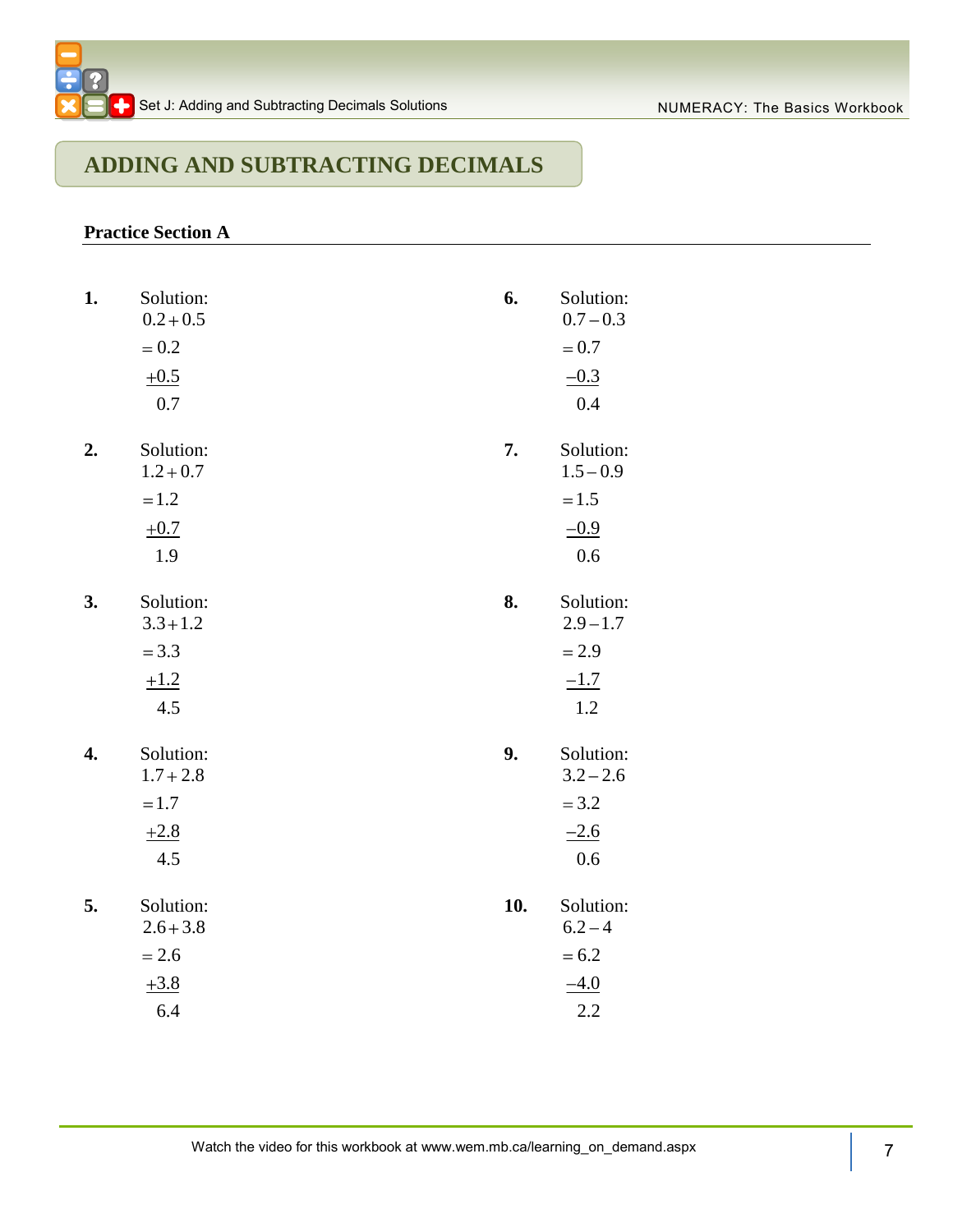|  |  |  | Set J: Adding and Subtracting Decimals Solutions |
|--|--|--|--------------------------------------------------|
|  |  |  |                                                  |

| 11. | Solution:<br>$3.25 - 1.15$<br>$= 3.25$                    | 13. | Solution:<br>$2.38 + 3.1$<br>$= 2.38$                     |
|-----|-----------------------------------------------------------|-----|-----------------------------------------------------------|
|     | $-1.15$<br>2.10                                           |     | $+3.10$<br>5.48                                           |
| 12. | Solution:<br>$3.86 + 2.57$<br>$= 3.86$<br>$+2.57$<br>6.43 | 14. | Solution:<br>$3.71 - 2.56$<br>$= 3.71$<br>$-2.56$<br>1.15 |
|     |                                                           | 15. | Solution:<br>$4.25 - 1.8$<br>$= 4.25$<br>$-1.80$<br>2.45  |

#### **Practice Section B**

| 1. | Solution:<br>$4.72 + 2.09$ | 3. | Solution:<br>$2.59 + 3.79$ |
|----|----------------------------|----|----------------------------|
|    | $= 4.72$                   |    | $= 2.59$                   |
|    | $+2.09$                    |    | $+3.79$                    |
|    | 6.81                       |    | 6.38                       |
|    |                            |    |                            |
| 2. | Solution:<br>$6.31 - 4.53$ | 4. | Solution:<br>$10.5 - 3.72$ |
|    | $= 6.31$                   |    | $=10.50$                   |
|    | $-4.53$                    |    | $-3.72$                    |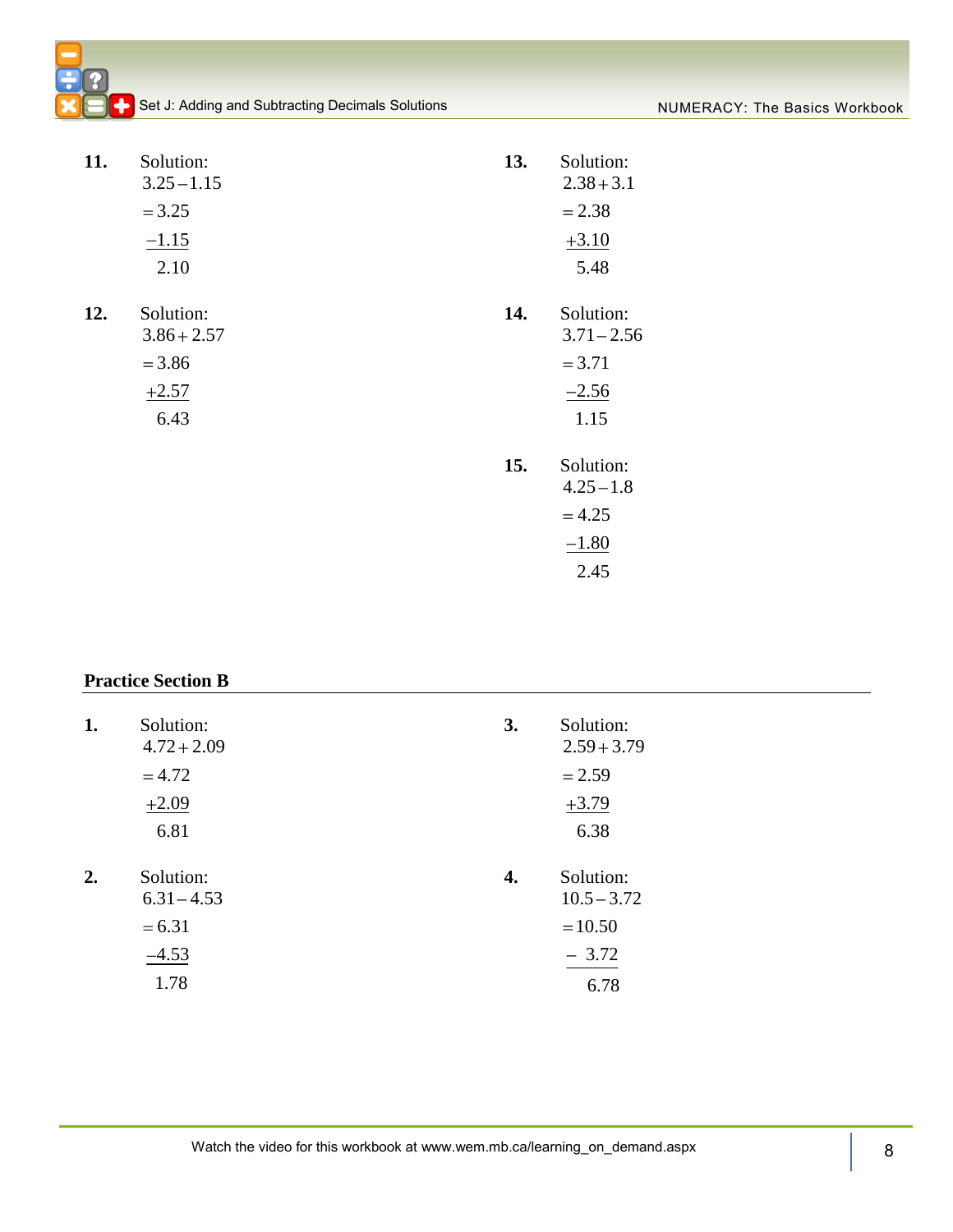**C**Set J: Adding and Subtracting Decimals Solutions NUMERACY: The Basics Workbook

| 5. | Solution:                  | 10. | Solution:                         |
|----|----------------------------|-----|-----------------------------------|
|    | $7.15 + 6.97$              |     | $6.3 - 4.8 + 2.9$                 |
|    | $= 7.15$                   |     | $= 6.3$                           |
|    | $+6.97$                    |     | $-4.8$                            |
|    | 14.12                      |     | 1.5                               |
|    |                            |     | $+2.9$                            |
| 6. | Solution:<br>$2.83 + 5.48$ |     | 4.4                               |
|    | $= 2.83$                   |     |                                   |
|    |                            | 11. | Solution:                         |
|    | $+5.48$                    |     | $3.75 - 1.39 + 2.6$               |
|    | 8.31                       |     | $= 3.75$                          |
| 7. | Solution:                  |     | $-1.39$                           |
|    | $6.77 - 2.08$              |     | 2.36                              |
|    | $= 6.77$                   |     | $+2.60$                           |
|    | $-2.08$                    |     | 4.96                              |
|    | 4.69                       |     |                                   |
|    |                            | 12. | Solution:                         |
| 8. | Solution:                  |     | $4.86 + 3.12 - 2.64$              |
|    | $5.8 - 4.09$               |     | $= 4.86$                          |
|    | $= 5.80$                   |     | $+3.12$                           |
|    | $-4.09$                    |     | 7.98                              |
|    | 1.71                       |     | $-2.64$                           |
|    |                            |     | 5.34                              |
| 9. | Solution:                  |     |                                   |
|    | $3.8 + 5.7 - 2.4$          | 13. | Solution:<br>$12.63 - 5.4 - 2.07$ |
|    | $= 3.8$                    |     | $=12.63$                          |
|    | $+5.7$                     |     |                                   |
|    | 9.5                        |     | $-5.40$                           |
|    | $-2.4$                     |     | 7.23                              |
|    | 7.1                        |     | $-2.07$                           |
|    |                            |     | 5.16                              |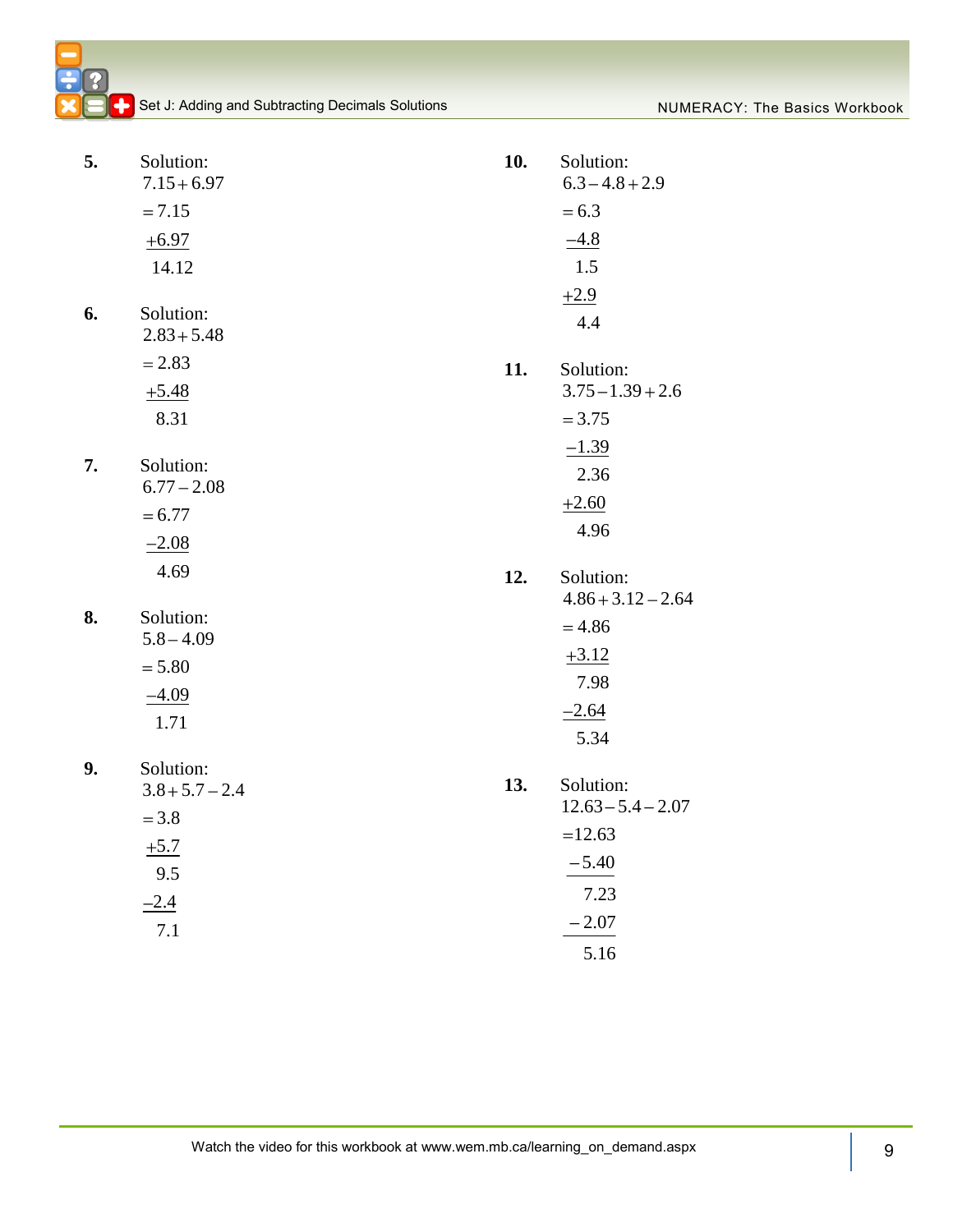| 14. | Solution:<br>$1.62 - 3.49 + 3.21$              | 15.                                                                             | Solution:<br>$6.34 - 3.15 - 3.21$                                       |
|-----|------------------------------------------------|---------------------------------------------------------------------------------|-------------------------------------------------------------------------|
|     | $= 1.62$<br>$+3.21$<br>4.83<br>$-3.49$<br>1.34 | adding the positives together first<br>$-3.49$ eliminates the 'negative' value. | $= 3.15$<br>$-3.21$<br>$-0.06$<br>$6.34 - -0.06$<br>$= 6.34$<br>$+0.06$ |
|     |                                                |                                                                                 | 6.40                                                                    |

#### **Practice Section C**

- **1.** Solution:  $5.72 - 2.79 + 9.03 - 7.3 + 0.06$  $= 2.93 + 9.03 - 7.3 + 0.06$  $= 11.96 - 7.3 + 0.06$  $= 4.66 + 0.06$  $= 4.72$
- **2.** Solution:  $9.44 - 6.15 - 2.1 + 7.94 - 3$  $= 9.44 - 4.05 + 7.94 - 3$  $= 5.39 + 7.94 - 3$  $= 13.33 - 3$  $=10.33$
- **3.** Solution:  $10.73 - 3.78 - 2.07 - 6.77 - 2.08$  $= 10.73 - 3.78 - 2.07 - 6.77 - 2.08$  $= 10.73 - 3.78 - 2.07 - 4.69$  $= 6.95 - 2.07 - 4.69$  $= 4.88 - 4.69$  $= 0.19$
- **4.** Solution:  $9.89 - 2.73 + 0.07 - 0.6 - 6 + 4 - 3.99$  $= 9.89 - 2.73 + 0.07 - -5.4 + 4 - 3.99$  $= 9.89 - 2.73 + 0.07 + 5.4 + 4 - 3.99$  $= 7.16 + 0.07 + 5.4 + 4 - 3.99$  $= 7.23 + 5.4 + 4 - 3.99$  $= 12.63 + 4 - 3.99$  $= 16.63 - 3.99$  $= 12.64$
- **5.** Solution:  $5 + 0.58 - 3.09 + 6.76 - 1.99 - 6 - 7.49$  $= 5 + 0.58 - 3.09 + 6.76 - 1.99 - -1.49$  $= 5 + 0.58 - 3.09 + 6.76 - 1.99 + 1.49$  $= 5.58 - 3.09 + 6.76 - 1.99 + 1.49$  $= 2.49 + 6.76 - 1.99 + 1.49$  $= 9.25 - 1.99 + 1.49$  $= 7.26 + 1.49$  $= 8.75$